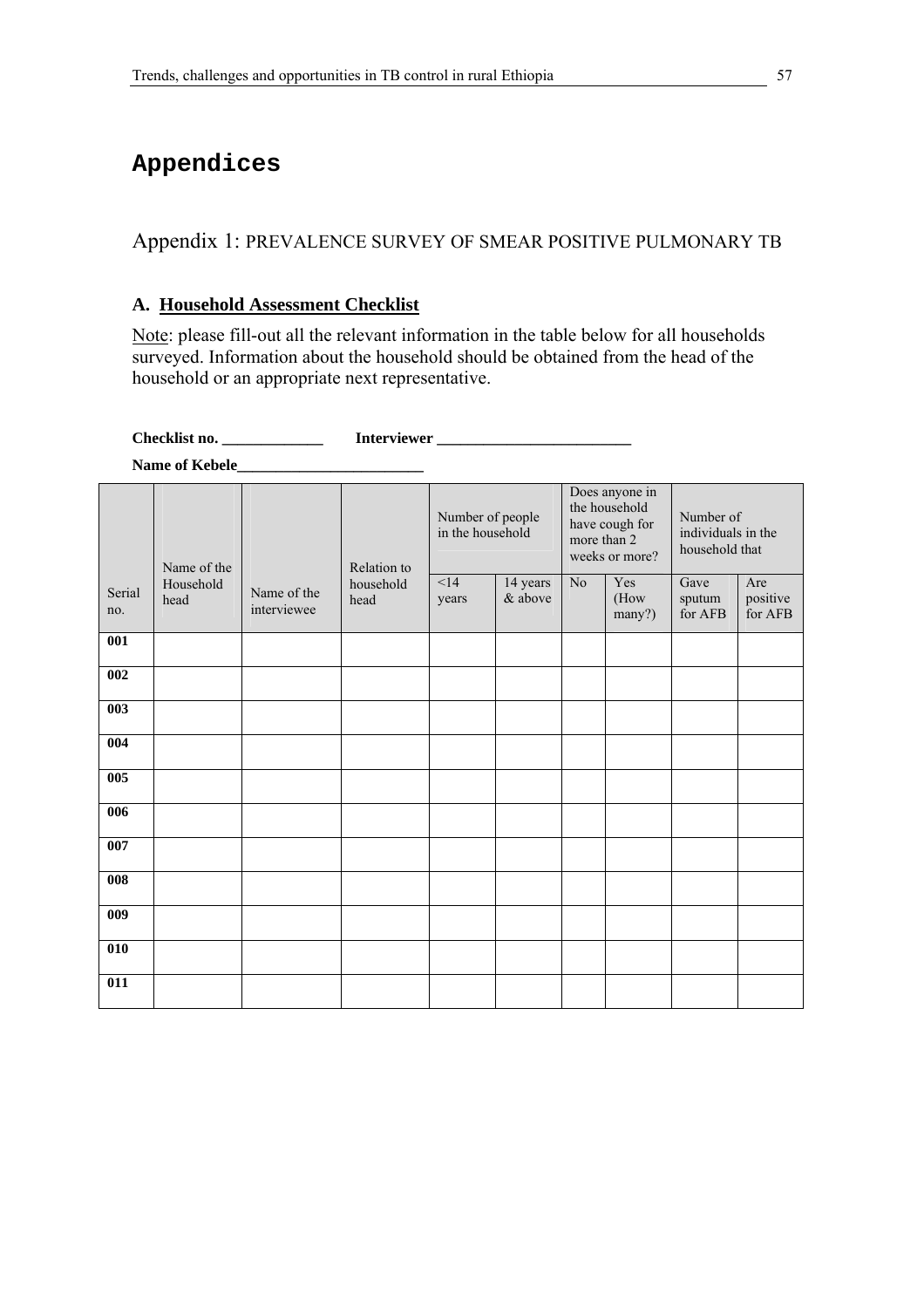# **B. Survey questionnaire**

| Questionnaire no.<br>Name of interviewer | Date |
|------------------------------------------|------|
|------------------------------------------|------|

**Note**: This questionnaire is to be filled-out for adult (age >14) members of the household that are symptomatic suspects of pulmonary TB.

1. Name of suspect \_\_\_\_\_\_\_\_\_\_\_\_\_\_\_\_\_\_\_\_\_\_\_\_\_ 2. Age \_\_\_\_\_ 3. Sex \_\_\_\_\_

4. Kebele \_\_\_\_\_\_\_\_\_\_\_\_\_\_\_\_\_\_\_\_\_\_\_\_\_\_\_\_\_\_\_ 5. Religion \_\_\_\_\_\_\_\_

## 6. Marital status:

| Never married | Married | n.<br>Divorced | Widowed |
|---------------|---------|----------------|---------|
|               |         |                |         |
|               |         |                |         |

## 7. Relation to the head of the household:

| Head | Wife | Child | Sibling | Parent | Other (specify) |
|------|------|-------|---------|--------|-----------------|
|      |      |       |         |        |                 |
|      |      |       |         |        |                 |

## 8. Educational status:

- No schooling **(Can you read?** Yes [ ] No [ ] **Can you write?** Yes [ ] No [ ] **)**
- Primary education, (Grade \_\_\_\_\_\_\_\_\_\_\_)
- $\Box$  Secondary education (Grade  $\Box$ )

 Above secondary education (Certificate/diploma/degree \_\_\_\_\_\_\_\_\_\_\_\_\_) Other (specify) \_\_\_\_\_\_\_

9. Occupation of patient:

| Student   Petty<br>Peasant | trade | Civil<br>servant | Private<br>business | Unemployed | <b>Other</b><br>(specify) |
|----------------------------|-------|------------------|---------------------|------------|---------------------------|
|                            |       |                  |                     |            |                           |

## 10. Occupation of head of the household:

| Peasant | Student   Petty | trade | Civil<br>servant | Private<br>business | Unemployed | Other<br>(specify) |
|---------|-----------------|-------|------------------|---------------------|------------|--------------------|
|         |                 |       |                  |                     |            |                    |

11. Number of people in the household \_\_\_\_\_\_\_\_\_

12. Average monthly income of the family in Eth. Birr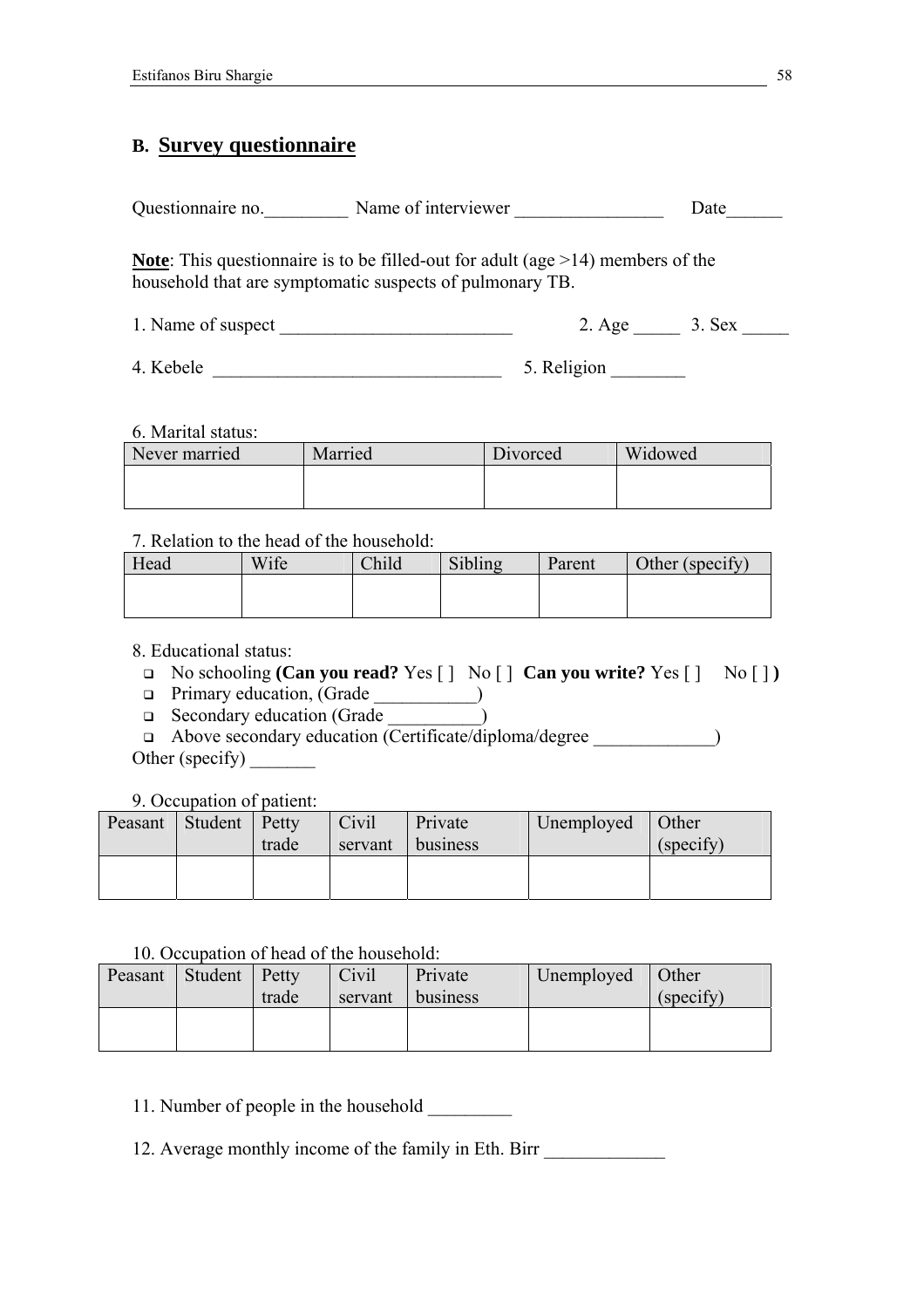### 13. How long has it been since your current symptoms start?

- □ Days...how many days? <u></u>
- □ Weeks... how many weeks? <u></u>
- □ Months… how many months? <u></u>

## 14. Are you currently taking TB medications for your illness?

| Yes | ۰.<br>1 J V | $\mathbf{v}$<br>sure<br>vι |
|-----|-------------|----------------------------|
|     |             |                            |

## 15. Have you ever taken TB medication before?

| Yes | <b>STATE</b><br>1 Y U | $\mathbf{v}$<br>sure<br>1 N<br>ι∪ι |
|-----|-----------------------|------------------------------------|
|     |                       |                                    |

16. If yes, how long has it been since you took the medication for the last time?

\_\_\_\_\_\_\_\_\_\_\_ months

**<u>u</u>** years

## **(Thank you for the information)**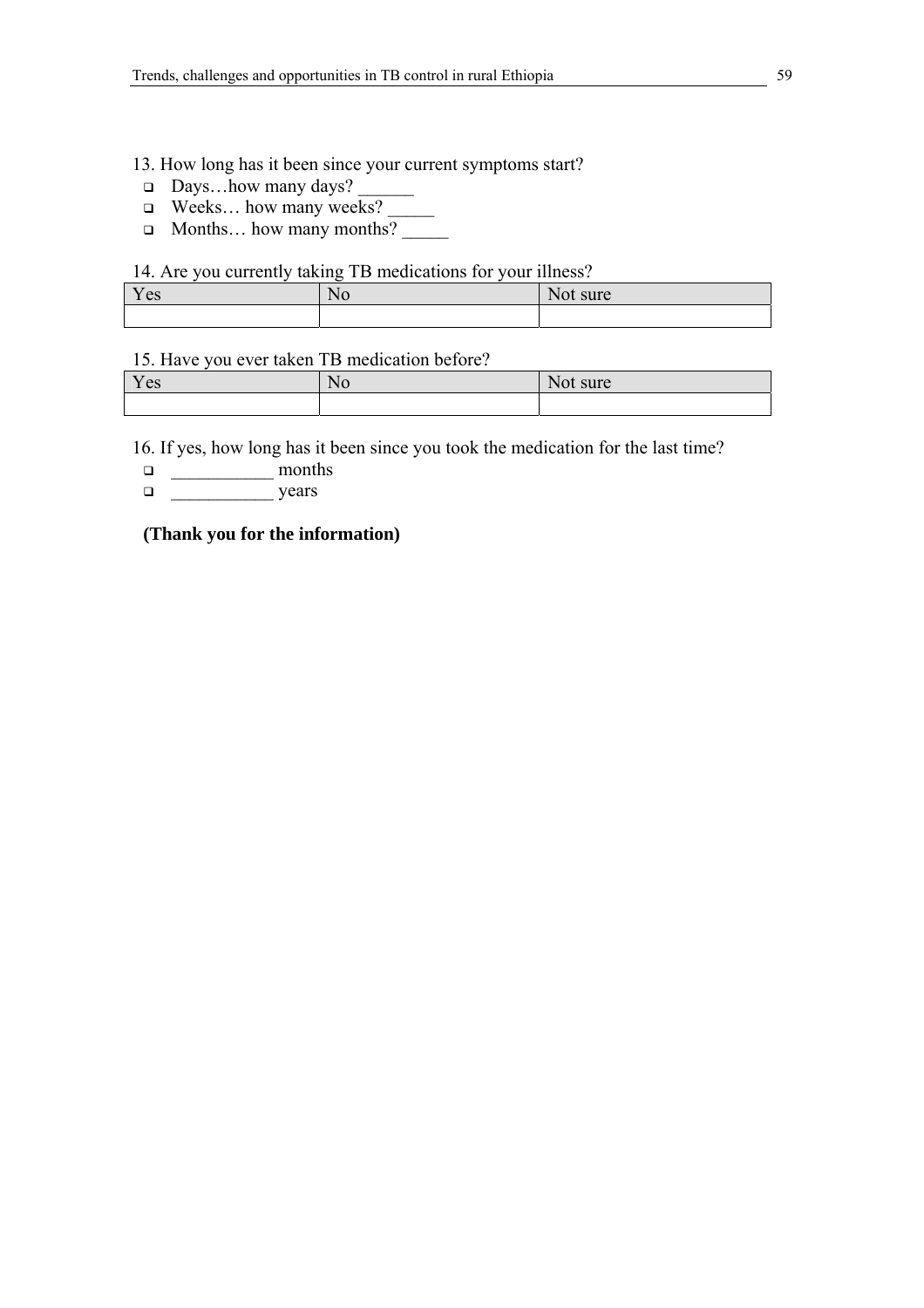Appendix 2: Community-Based Case Finding: Baseline Information on the Study Subjects

*Note*: Please fill-in this questionnaire for each patient diagnosed in this health institution as a case of smear-positive pulmonary TB and coming from **Lemmo** and **Misha** Woredas. If patient is referred after diagnosis to another health facility for treatment, please mention the name of the health facility where patient gets treatment.

| Questionnaire No.           | Date            |        |  |
|-----------------------------|-----------------|--------|--|
| Name of Health Institution: |                 |        |  |
| 1. Patient name:            | 2. Age in years | 3. Sex |  |
| Address: Woreda             | Kebele          |        |  |

5. Education:

| Illiterate | Read and write   Primary |  | Secondary Post-secondary                 |
|------------|--------------------------|--|------------------------------------------|
|            |                          |  | Grade    Grade    Degree/Diploma/Certifi |

## 6. Marital Status:

| Single | Married | Divorced | Widowed |
|--------|---------|----------|---------|
|        |         |          |         |

# 7. Occupation:

| Peasant   Student   Petty | trade | Civil<br>servant | Private<br>business | Unemployed $\int$ Other (specify) |
|---------------------------|-------|------------------|---------------------|-----------------------------------|
|                           |       |                  |                     |                                   |

# 8. Family size

9. Average monthly income of the family in Eth. Birr:

| $0-49$ | 50-99 | $100 - 199$ | 200-299 | 300-499<br>$500 \& above$ |  |  |
|--------|-------|-------------|---------|---------------------------|--|--|
|        |       |             |         |                           |  |  |

## 10. Walking distance from patient residence to the health facility:

| 1 hour or less   1-2 hours | 3-4 hours | 5-6 hours | More than 6 hours |
|----------------------------|-----------|-----------|-------------------|
|                            |           |           |                   |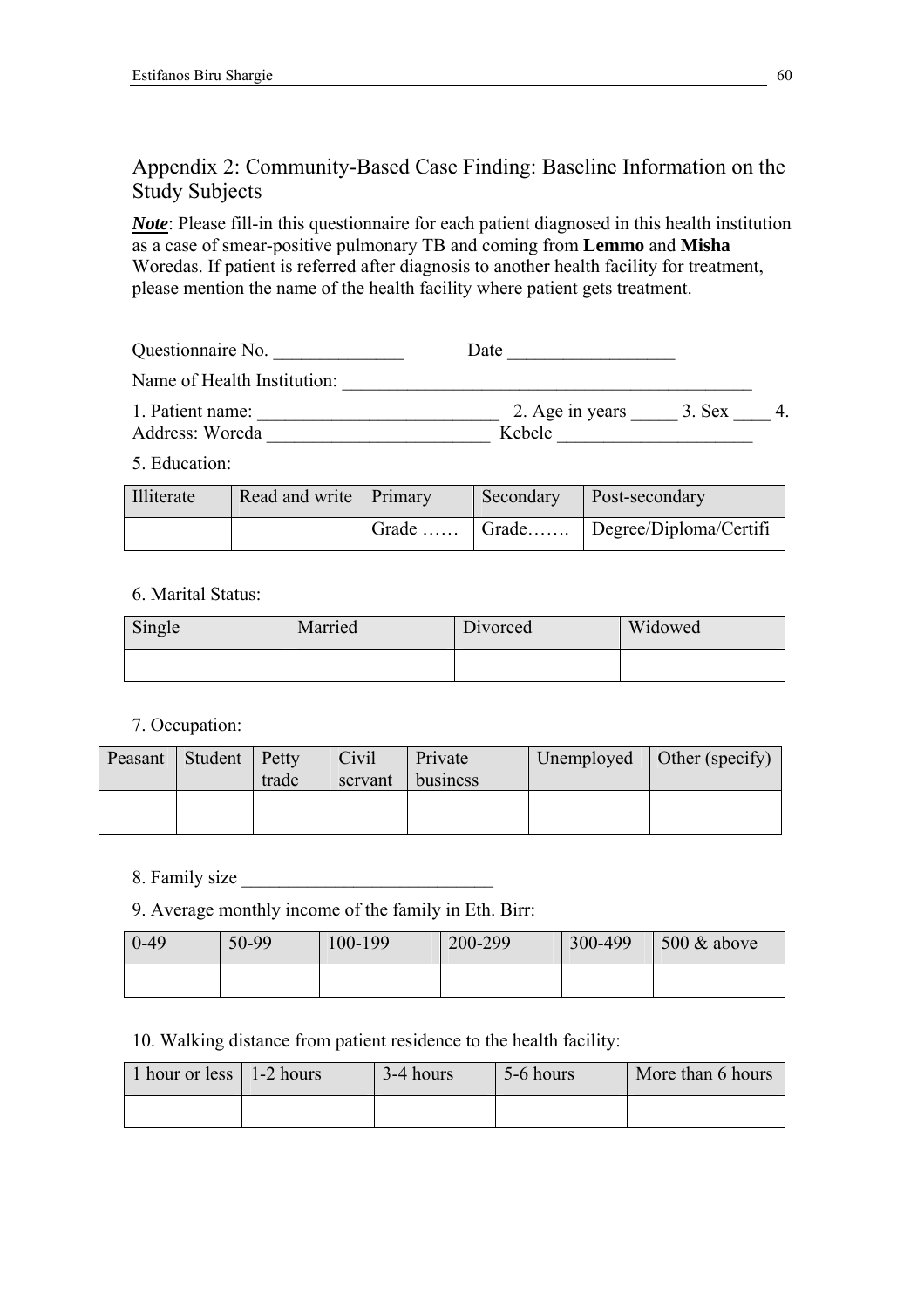| 11. When did your current illness start? (Approximate day and month)                                             |                                     |              |  |  |  |  |  |  |
|------------------------------------------------------------------------------------------------------------------|-------------------------------------|--------------|--|--|--|--|--|--|
| Duration of illness                                                                                              | $\frac{1}{2}$ days / weeks / months |              |  |  |  |  |  |  |
| 12. Do you have cough?                                                                                           | $Yes$                               | $No$         |  |  |  |  |  |  |
| 13. Do you have sputum?                                                                                          | $Yes$                               | $No$         |  |  |  |  |  |  |
| 14. Dou you have blood in sputum?                                                                                | $Yes$                               | $No$         |  |  |  |  |  |  |
| 15. Do you have fever?                                                                                           | $Yes$                               | $No$         |  |  |  |  |  |  |
| 16. Do you have chest pain?                                                                                      | $Yes$                               | $No$         |  |  |  |  |  |  |
| 17. Do you have shortness of breathing?                                                                          | $Yes \dots$                         | No           |  |  |  |  |  |  |
| 18. Do you have night sweats?                                                                                    | $Yes$                               | $No$         |  |  |  |  |  |  |
| 19. Do you have tiredness?                                                                                       | $Yes \dots$                         | $No$         |  |  |  |  |  |  |
| 20. How did you come to this hospital/health centre?                                                             |                                     |              |  |  |  |  |  |  |
| Referred by the community outreach workers                                                                       |                                     |              |  |  |  |  |  |  |
| Came by my own (Self-referred)                                                                                   |                                     |              |  |  |  |  |  |  |
| 21. Have you ever heard about TB?                                                                                |                                     |              |  |  |  |  |  |  |
| Yes<br>N <sub>0</sub>                                                                                            | I can't remember                    |              |  |  |  |  |  |  |
| 22. From where did you hear about TB the first time?                                                             |                                     |              |  |  |  |  |  |  |
| Posters/leaflets<br>Health workers<br><b>Former TB patients</b><br>Media<br>Family/relatives                     |                                     |              |  |  |  |  |  |  |
|                                                                                                                  |                                     |              |  |  |  |  |  |  |
|                                                                                                                  |                                     |              |  |  |  |  |  |  |
| Others (specify)                                                                                                 |                                     |              |  |  |  |  |  |  |
| 23. Do you know the symptoms of TB?                                                                              | N <sub>0</sub><br>Yes               |              |  |  |  |  |  |  |
| 24. If yes, can you mention some?                                                                                |                                     |              |  |  |  |  |  |  |
|                                                                                                                  |                                     |              |  |  |  |  |  |  |
|                                                                                                                  |                                     |              |  |  |  |  |  |  |
| 25. Can TB be transmitted from one person to another?                                                            |                                     |              |  |  |  |  |  |  |
| Yes<br>N <sub>0</sub>                                                                                            | I don't know                        |              |  |  |  |  |  |  |
| 26. Do you think TB is curable?                                                                                  |                                     |              |  |  |  |  |  |  |
| No<br>Yes                                                                                                        | I don't know                        |              |  |  |  |  |  |  |
| 27. Does anyone among your family or close contacts have cough or difficulty of<br>breathing or chest paj<br>Yes | N <sub>o</sub>                      |              |  |  |  |  |  |  |
| 28. Was there anyone among your family members or close contacts on TB treatment?                                |                                     |              |  |  |  |  |  |  |
|                                                                                                                  |                                     |              |  |  |  |  |  |  |
| No<br>Yes                                                                                                        | I can't remember                    |              |  |  |  |  |  |  |
| 29. Patient condition:<br>Can support himself/herself                                                            | Supported by others                 | Severely ill |  |  |  |  |  |  |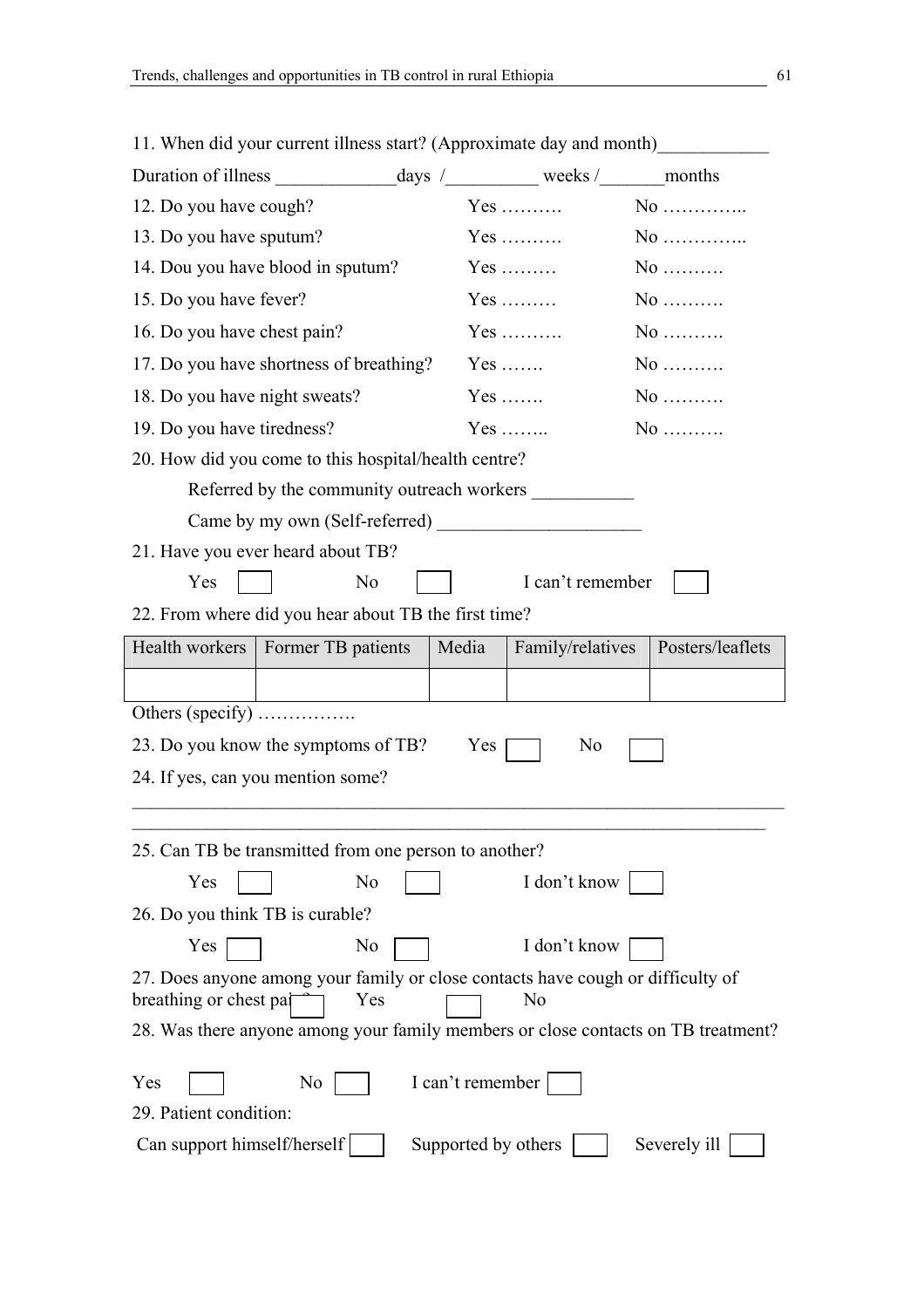|                |                                                             |                                |  |  | 30. Bacterial load: $1+$ $2+$ $3+$ $4+$ or more |  |  |
|----------------|-------------------------------------------------------------|--------------------------------|--|--|-------------------------------------------------|--|--|
| 31. Follow-up: |                                                             |                                |  |  |                                                 |  |  |
|                | $\Box$ Patient started treatment in this health institution |                                |  |  |                                                 |  |  |
|                |                                                             | $\Box$ Patient was referred to |  |  |                                                 |  |  |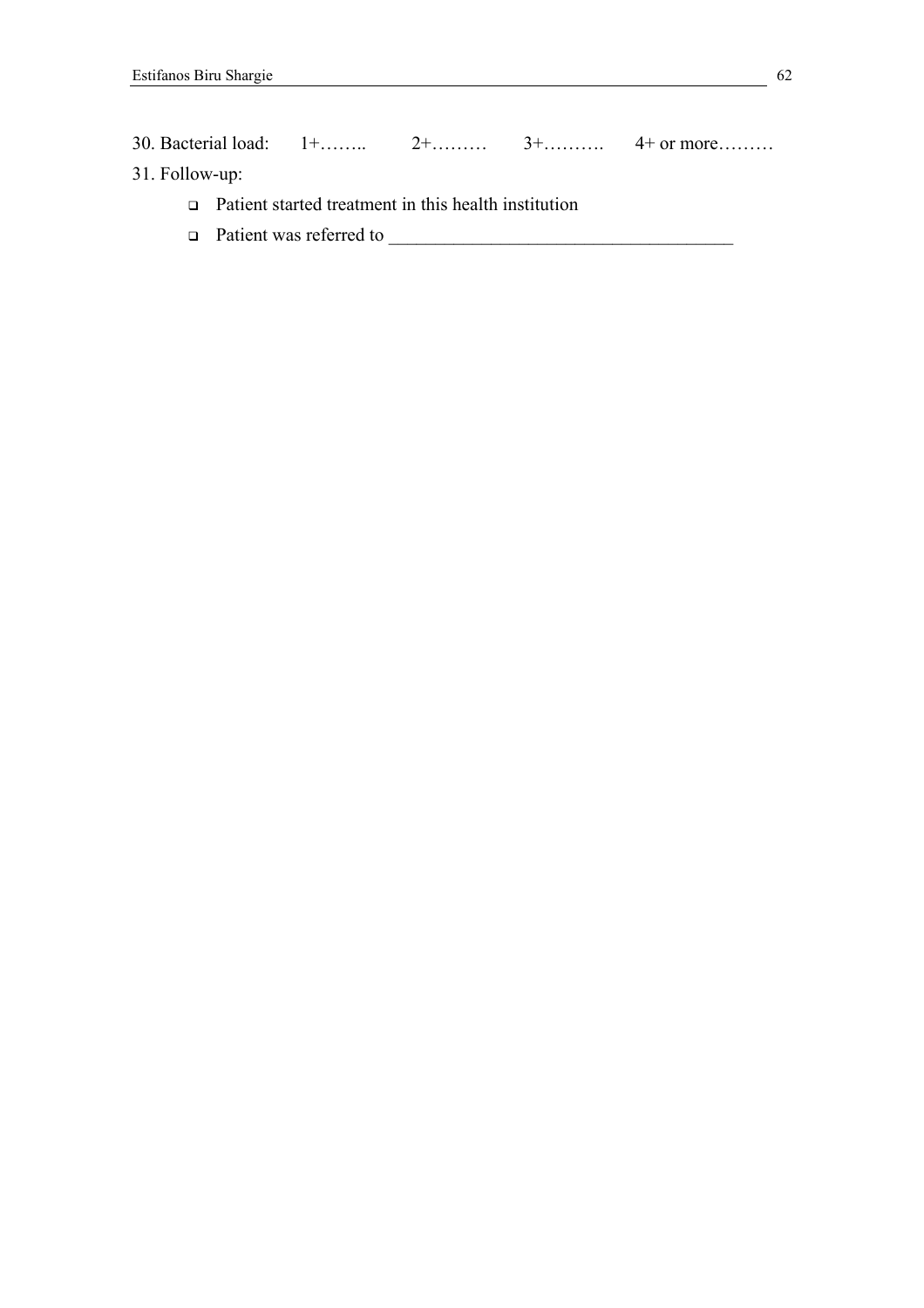# Appendix 3: Predictors of treatment non-completion: patient interview questionnaire.

| Questionnaire no. | Date | TB Reg. No. |
|-------------------|------|-------------|
|                   |      |             |

## **A. Personal and background information:**

- 
- 1. Patient's Name 2. Card No 3. Age in years\_\_\_\_\_\_\_\_\_\_\_\_\_ 4. Sex \_\_\_\_\_\_\_\_\_ 5. Religion \_\_\_\_\_\_\_\_\_\_\_\_\_\_\_\_\_\_\_\_\_ 6. Address: Zone\_\_\_\_\_\_\_\_\_\_\_\_\_\_\_\_\_ woreda \_\_\_\_\_\_\_\_\_\_\_\_ Kebele  $\mathcal{L}_\text{max}$

#### 7. Educational Status:

| No schooling | Primary education | Secondary | Post-secondary | Other<br>(specify) |
|--------------|-------------------|-----------|----------------|--------------------|
|              | Grade:            | Grade:    | Level:         |                    |

#### 8. Marital status:

| Never married<br>Married |  | Divorced | TTT<br>W <sub>1</sub> dowed |
|--------------------------|--|----------|-----------------------------|
|                          |  |          |                             |

## 9. Relation to the head of household

| Head | Wife | Child | Sibling | Other                                |
|------|------|-------|---------|--------------------------------------|
|      |      |       |         | $\cdot$ $\circ$ $\cdot$<br>(specity) |
|      |      |       |         |                                      |

## 10. Family size (number of people in the household)

#### 11. Occupation of patient:

| Peasant | Student | Petty  | Private  | Civil   | Private sector | Not      | Other     |
|---------|---------|--------|----------|---------|----------------|----------|-----------|
|         |         | trader | business | servant | employee       | employed | (specify) |
|         |         |        |          |         |                |          |           |

#### 12. Occupation of the head of the family:

| Peasant | Student | Petty<br>trader | Private<br>business | Civil<br>servant | Private sector<br>employee | Not<br>employed | Other<br>(specify) |
|---------|---------|-----------------|---------------------|------------------|----------------------------|-----------------|--------------------|
|         |         |                 |                     |                  |                            |                 |                    |

#### 13. Average monthly income of the family in Eth. Birr

#### 14. Type of house you are living in:

- □ Made of wood, mud and thatch
- $\Box$  Made of wood, mud and corrugate metal sheet
- Made of stone/blocks and corrugate metal sheet
- $\Box$  Other (specify)

## 15. Type of fuel used at home for light and cooking (more than one response possible):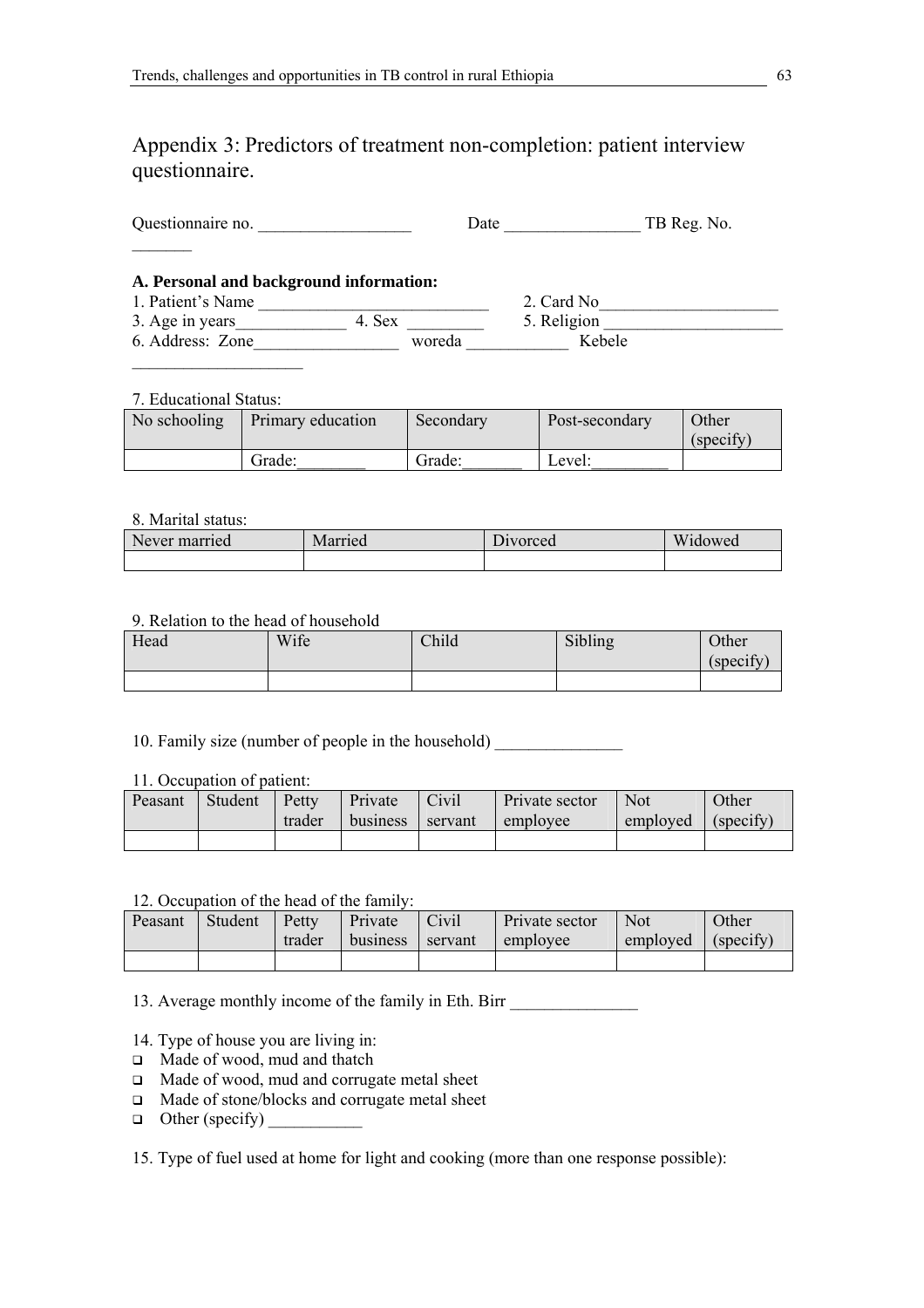| Firewood | Kerosene/<br>gas | Electricity | $\cdot$ $\sim$<br>Other (specify) |
|----------|------------------|-------------|-----------------------------------|
|          |                  |             |                                   |

#### 16. How do you often travel to this Hospital?

| Walking                                                          | On a horse back |            |               | By public transport | Other (specify) |  |           |           |
|------------------------------------------------------------------|-----------------|------------|---------------|---------------------|-----------------|--|-----------|-----------|
|                                                                  |                 |            |               |                     |                 |  |           |           |
| 17. Walking distance from your home (residence) to the Hospital: |                 |            |               |                     |                 |  |           |           |
| One hour or                                                      | One to two      |            | Three to four |                     | Five to six     |  | More than | Other     |
| less                                                             | hours           | hours      |               |                     | hours           |  | six hours | (specify) |
|                                                                  |                 |            |               |                     |                 |  |           |           |
| In $Km$ :                                                        |                 | $\ln K$ m: | $\ln K$ m:    |                     | In $Km$ :       |  | $\ln$ Km: | In $Km$ : |

## **B. Symptom duration and care seeking pattern:**

18. When did your current illness start? Day and month Duration in days

19. Do you have cough?

 $\Box$  Yes... for how long?

- No
- 20. Do you have sputum?
- $\Box$  Yes... for how long?
- No
- 21. Do you have blood in sputum?
- $\Box$  Yes... for how long?
- No
- 22. Do you have fever?
- $\Box$  Yes... for how long?
- No
- 23. Do you have chest pain?
- $\Box$  Yes... for how long?
- No
- 24. Do you have shortness of breathing?
- $\Box$  Yes... for how long?
- No
- 25. Have you lost weight?
- $\Box$  Yes ... how much if you know?
- No

26. What other complaint(s) made you come to the health facility?

|             | $\mu$ , where the vocality go to get help for your ethnology. |         |               |        |          |              |
|-------------|---------------------------------------------------------------|---------|---------------|--------|----------|--------------|
| Traditional | Village health                                                | Private | <b>Health</b> | Health | Current  | <b>Other</b> |
| healer      | worker                                                        | clinic  | station       | centre | hospital | (specify)    |
|             |                                                               |         |               |        |          |              |

#### 27. Where did you first go to get help for your current illness?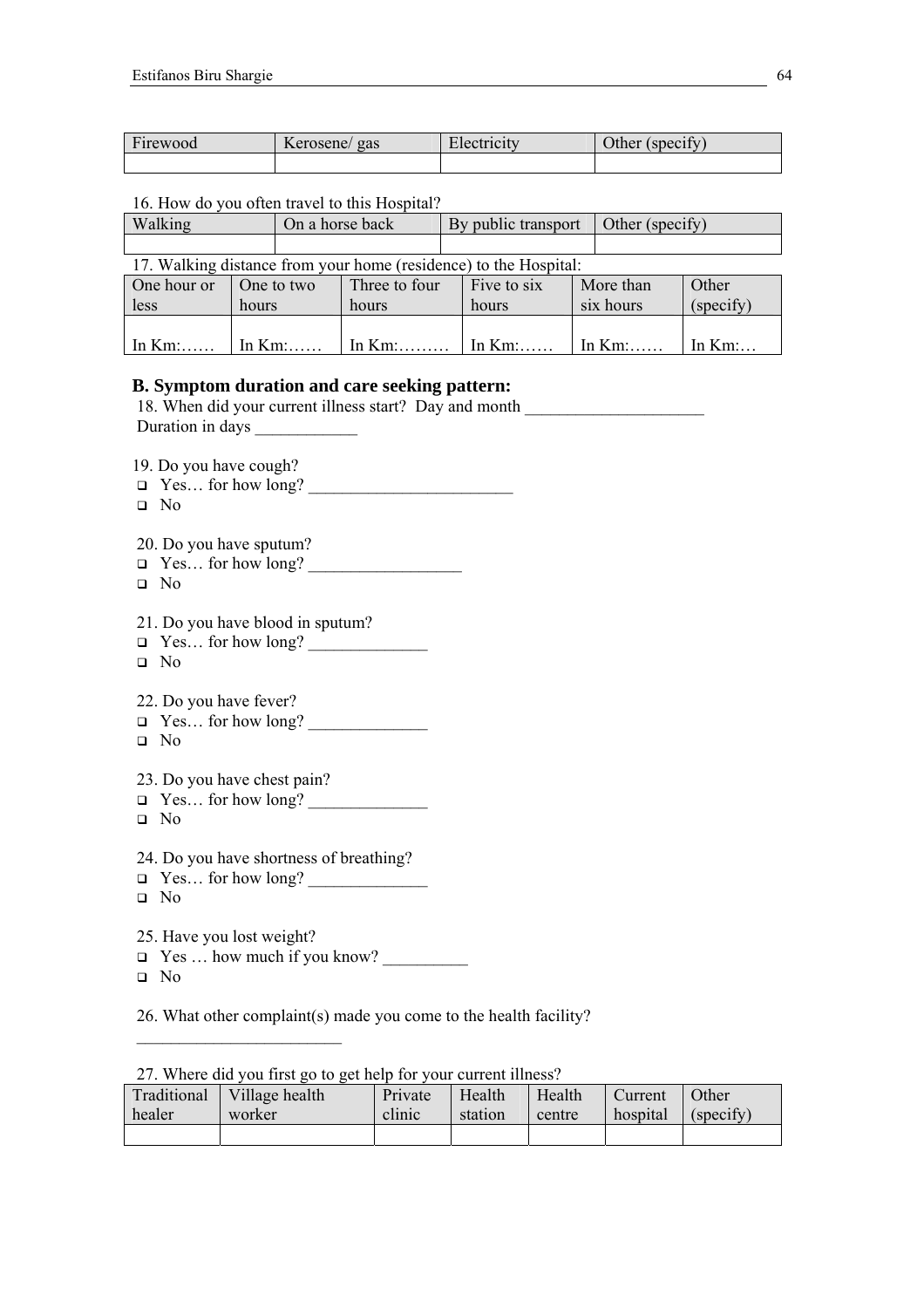| $\angle$ o. When the you that visit a health centre of a hospital for your current filliess! |                                |                  |                  |                        |  |
|----------------------------------------------------------------------------------------------|--------------------------------|------------------|------------------|------------------------|--|
| Less than one                                                                                | One to two weeks Three to four |                  | More than four   | Other                  |  |
| week from today                                                                              | from today                     | weeks from today | weeks from today | $\log(\text{specify})$ |  |
|                                                                                              |                                |                  |                  |                        |  |
| Date:                                                                                        | $\blacksquare$ Date:           | Date:            | Date:            |                        |  |

|  |  |  | 28. When did you first visit a health centre or a hospital for your current illness? |
|--|--|--|--------------------------------------------------------------------------------------|
|  |  |  |                                                                                      |

\*Time interval between onset of symptoms and first visit to a health care \_\_\_\_\_\_\_\_\_ days \*Time interval between first visit to health care facility and treatment initiation \_\_\_\_\_\_ days

#### 29. When did you first visit this hospital for the current illness?

| Less than one   | One to two weeks Three to four |                  | More than four   | Other                  |
|-----------------|--------------------------------|------------------|------------------|------------------------|
| week from today | from today                     | weeks from today | weeks from today | $\log(\text{specify})$ |
|                 |                                |                  |                  | $\blacksquare$ Date:   |

\*Duration between first visit to the hospital and treatment initiation: \_\_\_\_\_\_\_\_\_\_\_\_\_\_ days

30. When was that you were told to have TB confirmed by sputum examination? \_\_\_\_\_\_\_\_\_\_\_

\*Time interval between diagnosis and treatment initiation: \_\_\_\_\_\_\_\_\_\_\_\_\_\_\_\_\_\_\_

days.

## **C. Knowledge and belief about TB:**

- 31. Have you ever heard about TB?
- Yes
- No
- $\Box$  I can't remember

32. If yes, was it before or after you have been diagnosed to have TB?

- $\Box$  Before diagnosis
- $\Box$  After diagnosis

33. From where did you first get the information about TB?

| Health  | Former TB  | Friends | Family/         | Mass N | Taught in Posters / Other |          |                        |
|---------|------------|---------|-----------------|--------|---------------------------|----------|------------------------|
|         |            |         |                 |        |                           |          |                        |
| workers | l patients |         | relatives media |        | school                    | leaflets | $\log(\text{specify})$ |
|         |            |         |                 |        |                           |          |                        |

- 34. Do you know the symptoms/ Signs of TB?
- Yes
- No

#### 35. If yes, can you mention some? (Mark "X" those mentioned by the patient)

| Cough Expectoration<br>(sputum) | Chest<br>pain | Fever | Blood-tinged Weight<br>sputum | loss | Loss of<br>appetite | fatigue |
|---------------------------------|---------------|-------|-------------------------------|------|---------------------|---------|
|                                 |               |       |                               |      |                     |         |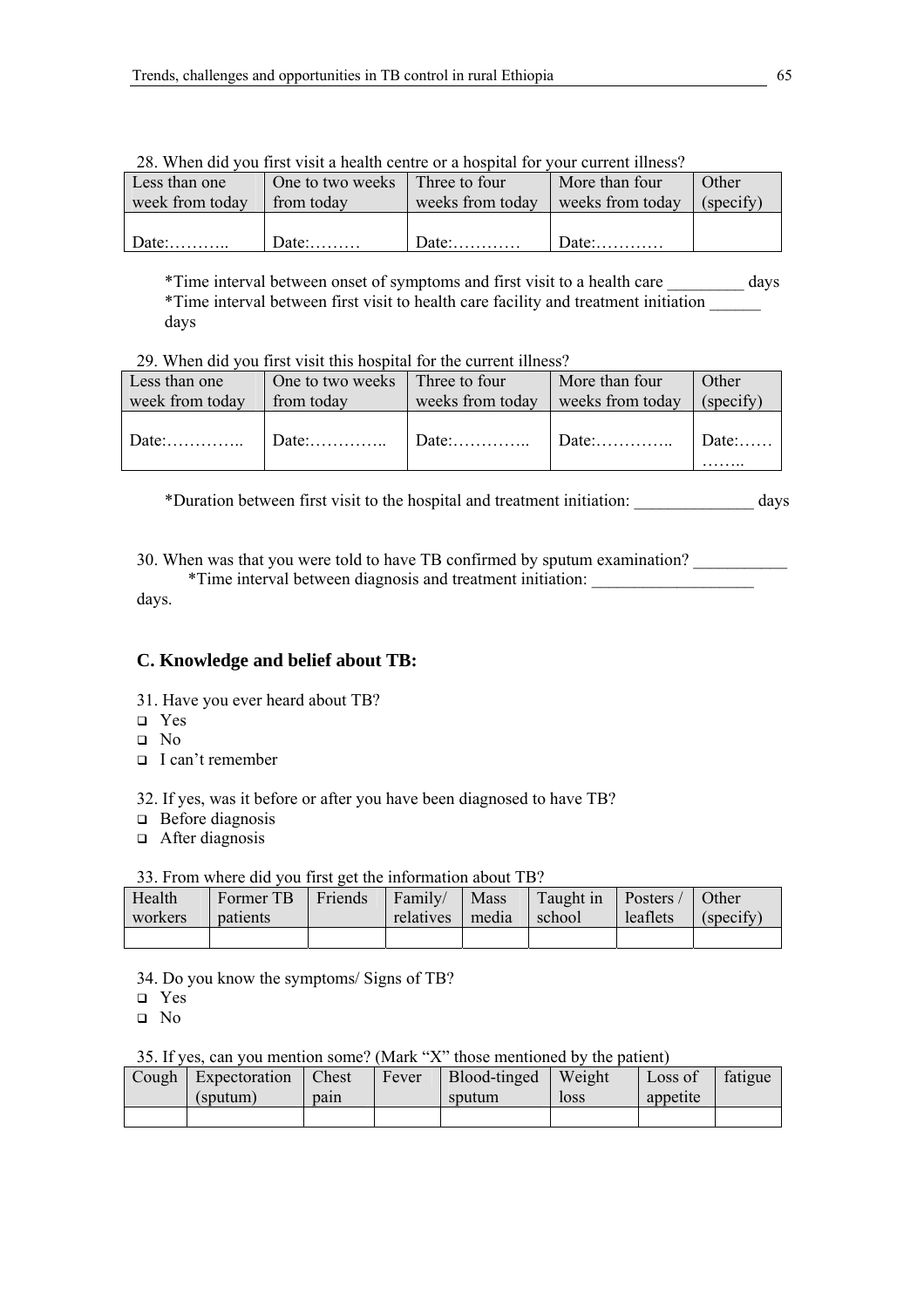|           |         |              |            |       | $20.$ . This if the following above the area water of the construction booding to a set of $\sim$ |           |
|-----------|---------|--------------|------------|-------|---------------------------------------------------------------------------------------------------|-----------|
| Germs     | Poverty | Malnutrition | Witchcraft | Sin/  | Living with                                                                                       | Other     |
| (bacilli) |         |              |            | curse | untreated TB                                                                                      | (specify) |
|           |         |              |            |       | patient                                                                                           |           |
|           |         |              |            |       |                                                                                                   |           |

- 36. Which of the following do you think are causes of TB? (Multiple response possible)
- 37. Can TB be transmitted from one person to another?
- $\Box$  Yes ... how?
- No
- I don't know
- 38. Do you think TB is curable?
- Yes
- No
- $\Box$  I don't know

#### 39. If yes to question 38, how?

- **By medical treatment**
- $\Box$  By traditional medicine
- $\Box$  Other (specify)

40. When TB is not treated, can it become life threatening?

- Yes
- No
- $\Box$  I don't know
- 41. Do you think people whom you live with may get TB from you?
- Yes
- $\neg$  No
- I don't know
- 42. Is there any one among people living with you that has similar symptoms as yours?
- Yes
- No
- $\Box$  I don't know

43. Do you know how much time on TB medication it takes for your symptoms to disappear?

- $\Box$  Days
- $\Box$  Weeks
- Months \_\_\_\_\_\_\_\_\_\_\_
- $\Box$  Other (specify)
- $\Box$  I don't know

44. Do you know how long it takes to complete your medication?

- Yes, I know … how long? \_\_\_\_\_\_\_\_\_\_\_\_\_\_\_\_\_ (also check the treatment plan from the card)
- $\Box$  No, I don't know
- 45. Do you think it is necessary to continue treatment after your symptoms have disappeared?
- Yes
- No
- $\Box$  I don't know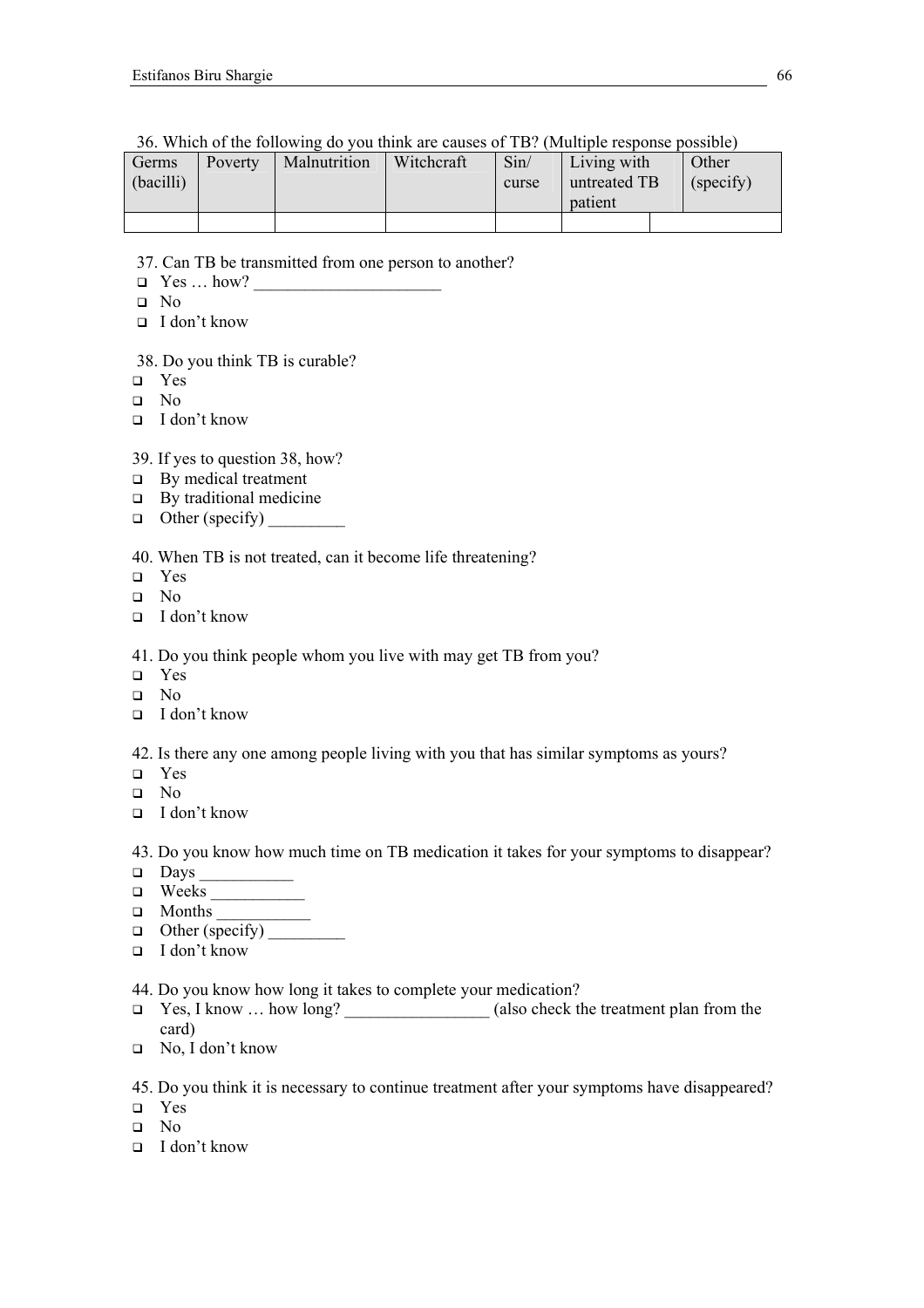| 46. Do you continue taking anti-TB medicine, when you have? |                |              |
|-------------------------------------------------------------|----------------|--------------|
| $\Box$ Side effects: yes<br>No.                             | I don't know   |              |
| $\Box$ Fasting:<br>No<br>ves                                | I don't know   |              |
| $\Box$ To stay away from home: Yes                          | N <sub>0</sub> | I don't know |
| $\Box$ No more suffering from symptoms: Yes                 | Nο             | I don't know |
|                                                             |                |              |

47. Did you know before you came here that TB medications were available free of charge?

- Yes
- $\Box$  No

#### **D. Social support system:**

48. Is it difficult for you to take anti-TB medication at least for six/eight months?

- $\Box$  Yes, ... explain why
- No
- I don't know
- 49. Is it difficult for you to explain others that you are a TB patient?
- Yes
- No
- $\Box$  I don't know
- 50. Is it difficult for you to explain others that you are taking anti-TB medication?
- Yes
- No
- $\Box$  I don't know
- 51. Do people avoid your company because you are a TB patient?
- Yes
- No
- $\Box$  I don't know
- 52. Who supports you at home to take medication regularly?
- □ Husband/wife
- **D** Parents
- □ Children
- $\Box$  Brother/sister(s)
- $\Box$  Others (specify) Nobody
- 53. What is the attitude of your family about regular intake of anti-TB medication?
- $\Box$  Positive
- $\Box$  Negative
- □ Don't know
- 54. What is it that people in your area fear most about TB?
- $\Box$  Isolation and social stigma
- $\Box$  Spread of the infection to others
- $\Box$  Death and disability
- $\Box$  Others (specify)

#### **E. Attitude towards the health-care delivery:**

- 55. Dou you have faith in the health workers of the TB service?
- Yes
- No
- $\Box$  Not sure
- 56. Can you freely say to the doctor/health worker what you have in your mind?
- Yes
- No
- $\Box$  Not sure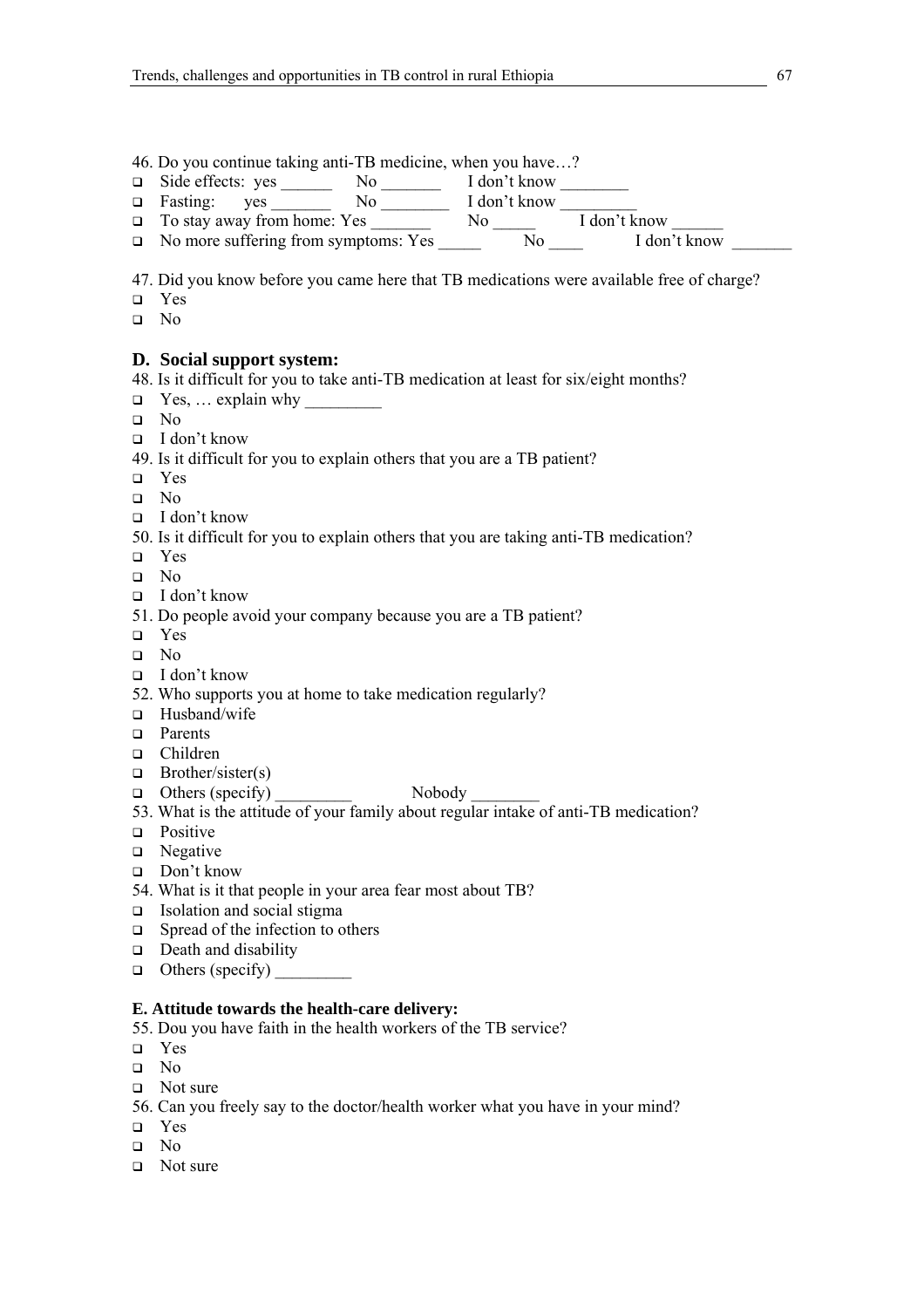57. Are you satisfied with the information you got from the doctor/health worker about your illness and its treatment?

- $\Box$  Very dissatisfied
- Dissatisfied
- □ Satisfied
- □ Very satisfied
- 58. Do you believe the medication given by the doctor can cure you illness, that is TB?
- Yes
- No
- □ Don't know
- 59. Is there something more you want to say or ask?
	- (Use a separate sheet if you wish to record additional remarks)
- 60. Patient condition on treatment initiation:
- Can help himself /herself
- Weak, needs close family/friend support
- Severely ill, admitted
- $\Box$  Other (specify)

# *[Thank you for your time and valuable information!]*